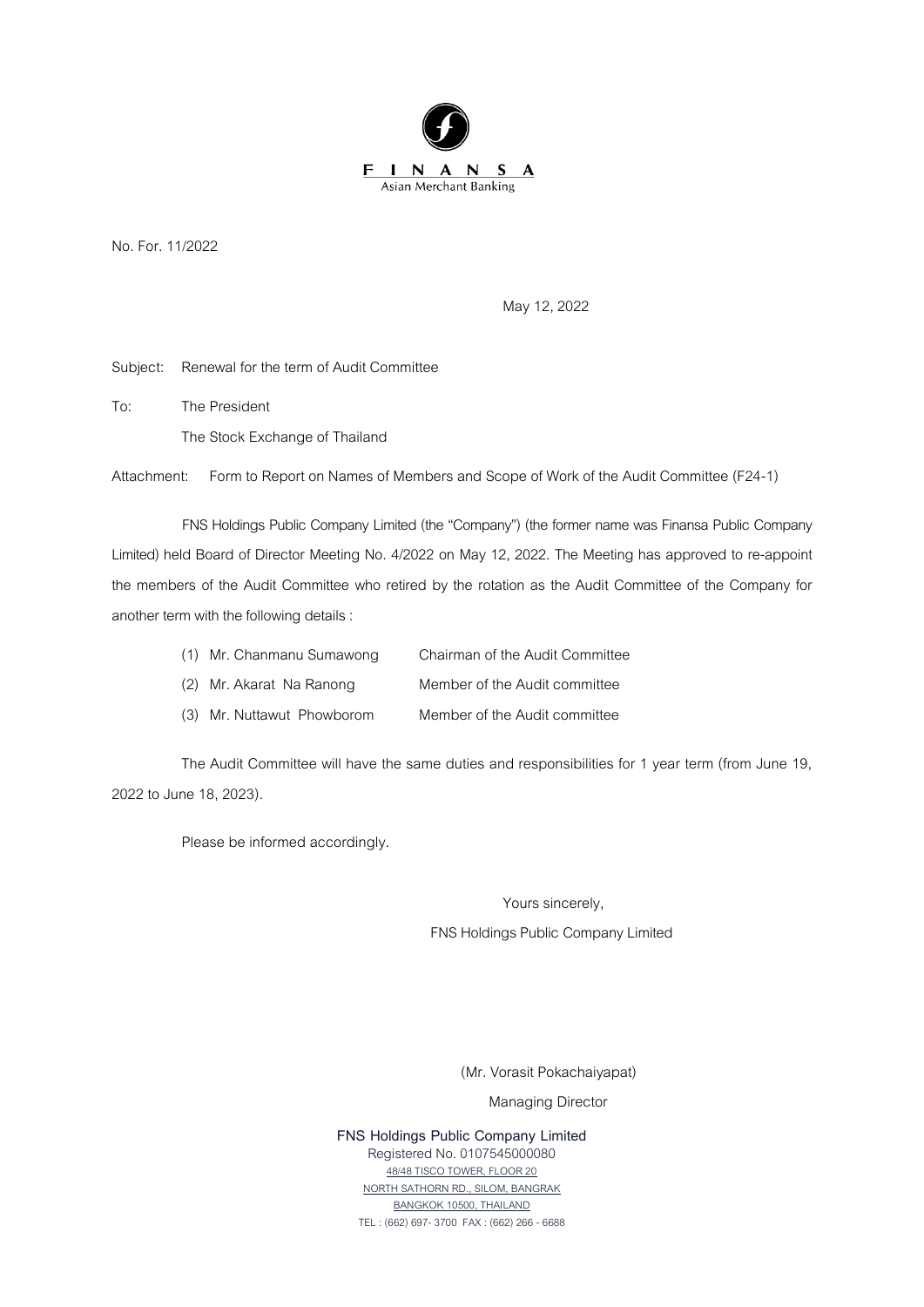## **Form to Report on Names of Members and Scope of Work of the Audit Committee**

The Board of Director Meeting of FNS Holdings Public Company Limited No. 4/2022 held on May 12, 2022 resolved the meeting's resolution as follows :

|                                      |                                                                                                  | Appointment of the audit committee / Renewal for the term of audit committee             |                                  |                      |                                      |                                 |  |  |
|--------------------------------------|--------------------------------------------------------------------------------------------------|------------------------------------------------------------------------------------------|----------------------------------|----------------------|--------------------------------------|---------------------------------|--|--|
|                                      |                                                                                                  | Chairman of the audit committee                                                          |                                  |                      | Member of the audit committee<br>IXI |                                 |  |  |
|                                      |                                                                                                  | As follows: (1) Mr. Akarat Na Ranong                                                     |                                  |                      |                                      |                                 |  |  |
|                                      |                                                                                                  |                                                                                          | (2) Mr. Nuttawut Phowborom       |                      |                                      |                                 |  |  |
|                                      |                                                                                                  | (3) Mr. Chanmanu Sumawong                                                                |                                  |                      |                                      |                                 |  |  |
|                                      |                                                                                                  | The <del>appointment</del> /renewal for which shall take an effect as of June 19, 2022   |                                  |                      |                                      |                                 |  |  |
|                                      | Determination/Change in the scope of duties and responsibilities of the audit committee with the |                                                                                          |                                  |                      |                                      |                                 |  |  |
|                                      |                                                                                                  | following details :                                                                      |                                  |                      |                                      |                                 |  |  |
| None of change.                      |                                                                                                  |                                                                                          |                                  |                      |                                      |                                 |  |  |
|                                      |                                                                                                  |                                                                                          |                                  |                      |                                      |                                 |  |  |
| The audit committee is consisted of: |                                                                                                  |                                                                                          |                                  |                      |                                      |                                 |  |  |
| 1.                                   |                                                                                                  | Chairman of the audit committee<br>Mr. Chanmanu Sumawong remaining term in office 1 year |                                  |                      |                                      |                                 |  |  |
|                                      |                                                                                                  |                                                                                          | 2. Member of the audit committee | Mr. Akarat Na Ranong |                                      | remaining term in office 1 year |  |  |

- 3. Member of the audit committee Mr. Nuttawut Phowborom remaining term in office 1 year
- Secretary of the audit committee Ms. Wipa Nilsophon

Enclosed hereto is  $\ldots$  copies of the certificate and biography of the audit committee. The audit committee number(s) 3 has/have adequate expertise and experience to review creditability of the financial reports.

The audit committee of the company has the scope of duties and responsibilities to the Board of Director on the following matters:

- 1) To review the Company's financial reporting process to ensure that it is accurate and adequate.
- 2) To review the Company's internal control system and internal audit system to ensure that they are suitable and efficient, to determine an internal audit unit's independence, as well as to approve the appointment, transfer and dismissal of the chief of an internal audit unit or any other unit in charge of an internal audit.
- 3) Revising the Anti-corruption Policy, reconsidering the appropriateness of any change in Anticorruption Policy, verifying the report of internal control system and carry out risk assessment and receiving reports about staffs violating the Anti-corruption Policy and investigating the report.
- 4) To review the Company's compliance with the law on securities and exchange, the Exchange's regulations, and the laws relating to the Company's business.